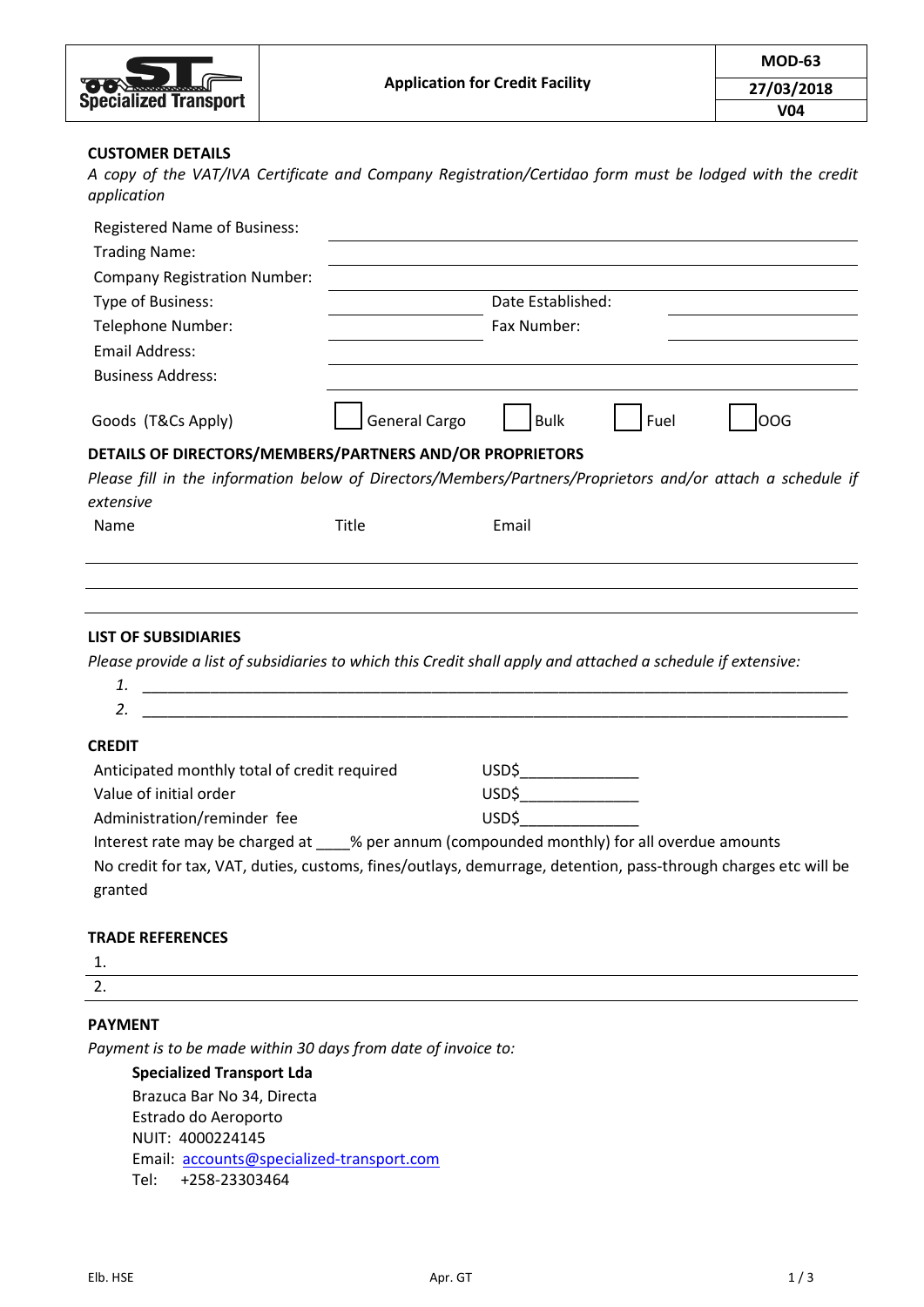

#### **Standard Bank (MZN) Bank**

| Specialized Transport Lda |
|---------------------------|
| 2013124141003             |
| <b>SBICMZNX</b>           |
| 000302010312414100313     |
|                           |

# **Standard Bank (USD) Bank**

| Beneficiary: | Specialized Transport Lda |
|--------------|---------------------------|
| Account No:  | 2013124141011             |
| Swift:       | <b>SBICMZMX</b>           |
| NIR:         | 000302010312414101186     |

#### **CUSTOMER'S ACCOUNTS DETAILS**

Accounts Manager Name: Telephone Number:

Email address to which statement should be sent:

## **DECLARATION**

| I/We the undersigned                                         | in my/our capacity as director/member/an          |
|--------------------------------------------------------------|---------------------------------------------------|
| authorized representative of                                 | ("the Customer") hereby apply for credit          |
| facilities from                                              | ("the Company"). This information is submitted as |
| a basis for the Company's consideration of this application. |                                                   |

- 1. I/We hereby certify that the foregoing details are true and correct in each and every respect and undertake to notify the Company in writing of any change of details contained herein including change of ownership, name and address, failing which the Company shall not be held liable for any inaccuracies.
- 2. I/We warrant that the Directors/Members/Partners/Proprietors of the Customer have never been insolvent or associated with any business failure. I/we warrant further that the undersigned is duly authorized to complete this form on behalf of the Customer and have the necessary rights and capacity to enter into this agreement.
- 3. I/We acknowledge that should credit facilities be granted to the Customer by the Company, on the basis of this application, the Company reserves the right to suspend the credit facility at any time that the Customer is in default with the payment terms incorporated herein. I/We further acknowledge that the Company may close the credit facility by giving written notice to the Customer ten business days before the credit facility will be closed.
- 4. I/we hereby accept the annexed terms and conditions of this credit agreement as set out by the Company.
- 5. I/we acknowledge having read and understood, and agree that such terms and conditions will be applicable to all contracts concluded between the Customer and the Company for the transportation of goods/cargo.
- 6. I/we hereby agree to any dispute under this agreement being decided under the laws of \_\_\_\_\_\_\_\_\_\_\_\_ and that the Magistrate's court of \_\_\_\_\_\_\_\_\_\_\_ will have jurisdiction to adjudicate any dispute between parties.
- 7. This Agreement may be executed in one or more counterparts, each of which shall be deemed to be an original, and all of which together shall constitute one and the same agreement as at the date of signature of the Party that signs its counterpart last in time.

|                                                                                                                                                                                                                                | Date: _______________________ |  |
|--------------------------------------------------------------------------------------------------------------------------------------------------------------------------------------------------------------------------------|-------------------------------|--|
|                                                                                                                                                                                                                                |                               |  |
|                                                                                                                                                                                                                                |                               |  |
|                                                                                                                                                                                                                                |                               |  |
| Witness 2: The contract of the contract of the contract of the contract of the contract of the contract of the contract of the contract of the contract of the contract of the contract of the contract of the contract of the |                               |  |
| <b>COMPANY STAMP:</b>                                                                                                                                                                                                          |                               |  |
| <b>OFFICE USE</b>                                                                                                                                                                                                              |                               |  |
| Approved/Rejected:                                                                                                                                                                                                             | Credit Limit:                 |  |
| Terms:                                                                                                                                                                                                                         |                               |  |
| Date:                                                                                                                                                                                                                          | Credit Approved by:           |  |